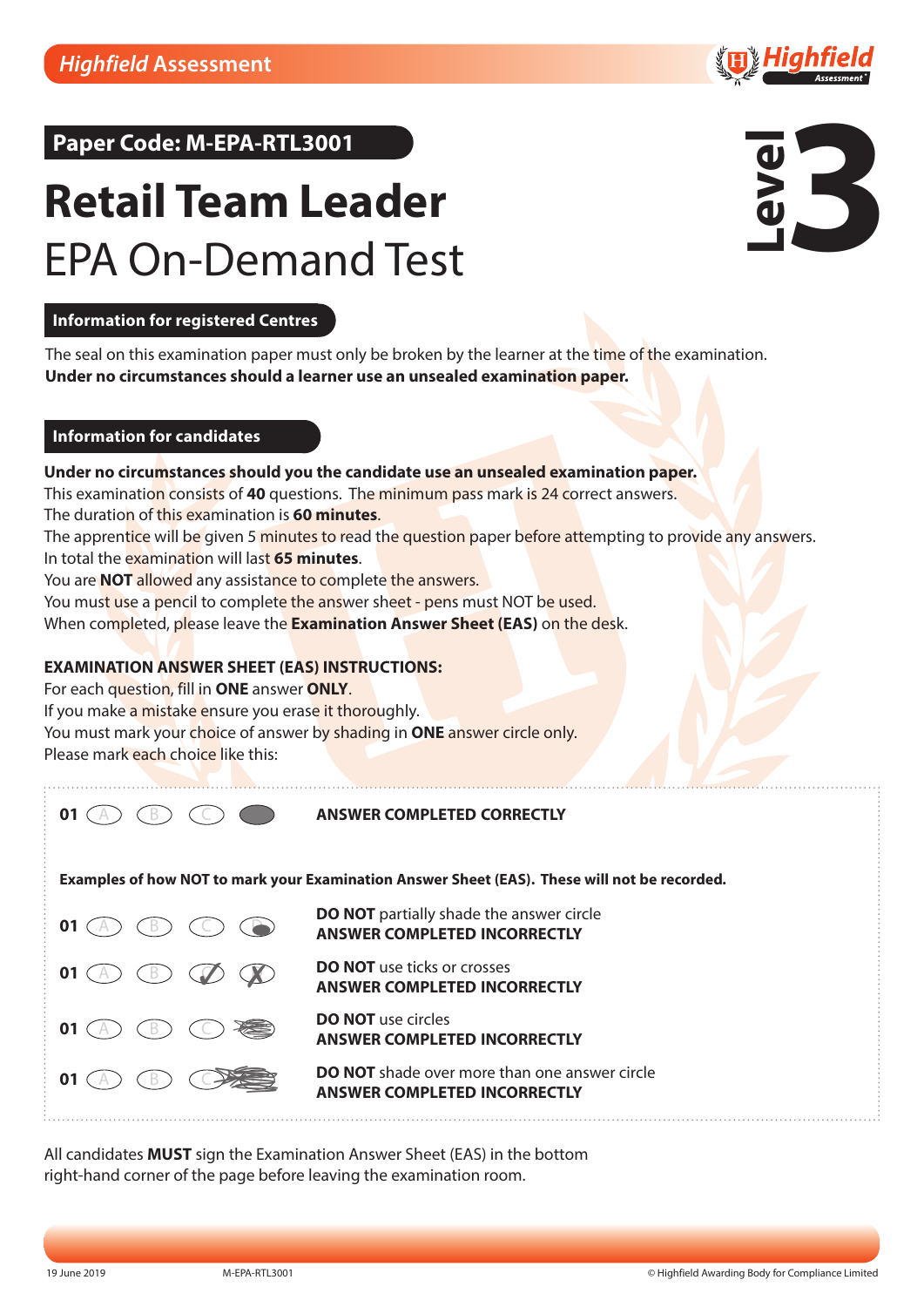

#### **1 4**

You work in a high street fashion store that specialises in popular branded clothing aimed at younger adults. The **key** costs that need to be considered in order to meet demand are:

- A. product durability and quality
- B. material resources and productivity
- C. the supply and storage of goods
- D. brand reputation and price

When setting sales targets for your team you consider ways to motivate them to reach their potential. The **most** effective way of establishing sales targets for your team is to:

- A. set challenging and realistic goals
- B. identify the best-selling staff member as it always inspires others
- C. provide incentives for individuals that reach certain goals
- D. discuss and set team goals with other department managers

### **2 5**

You need to collate information in a report to send to head office that includes both net and gross profit. Gross profit is calculated by:

- A. total turnover minus the cost of goods sold
- B. cost of sales minus the net profit
- C. cost of sales minus the cost of goods
- D. total turnover minus all costs

As part of your development, your line manager has asked for your help in planning the team rotas. The **main** factors to consider are:

- A. estimated sales targets and promotional events
- B. previous rotas for the teams and staff availability
- C. any additional tasks from head office and fixed costs
- D. the opening times of stores nearby and variable costs

### **3 6**

You are supporting the store manager by creating an expenses report for the last financial year and need to break down the different costs for the store. The **most** appropriate example of a fixed cost is:

- A. overtime
- B. utilities
- C. sales commissions
- D. building rent

A tourist is considering purchasing several of your products in store. They understand that they can claim some tax back and are unsure of the rate. You confirm that the current rate of value added tax (VAT) in the UK for most goods and services is:

- A. 15%
- B. 17.5%
- C. 20%
- D. 20.5%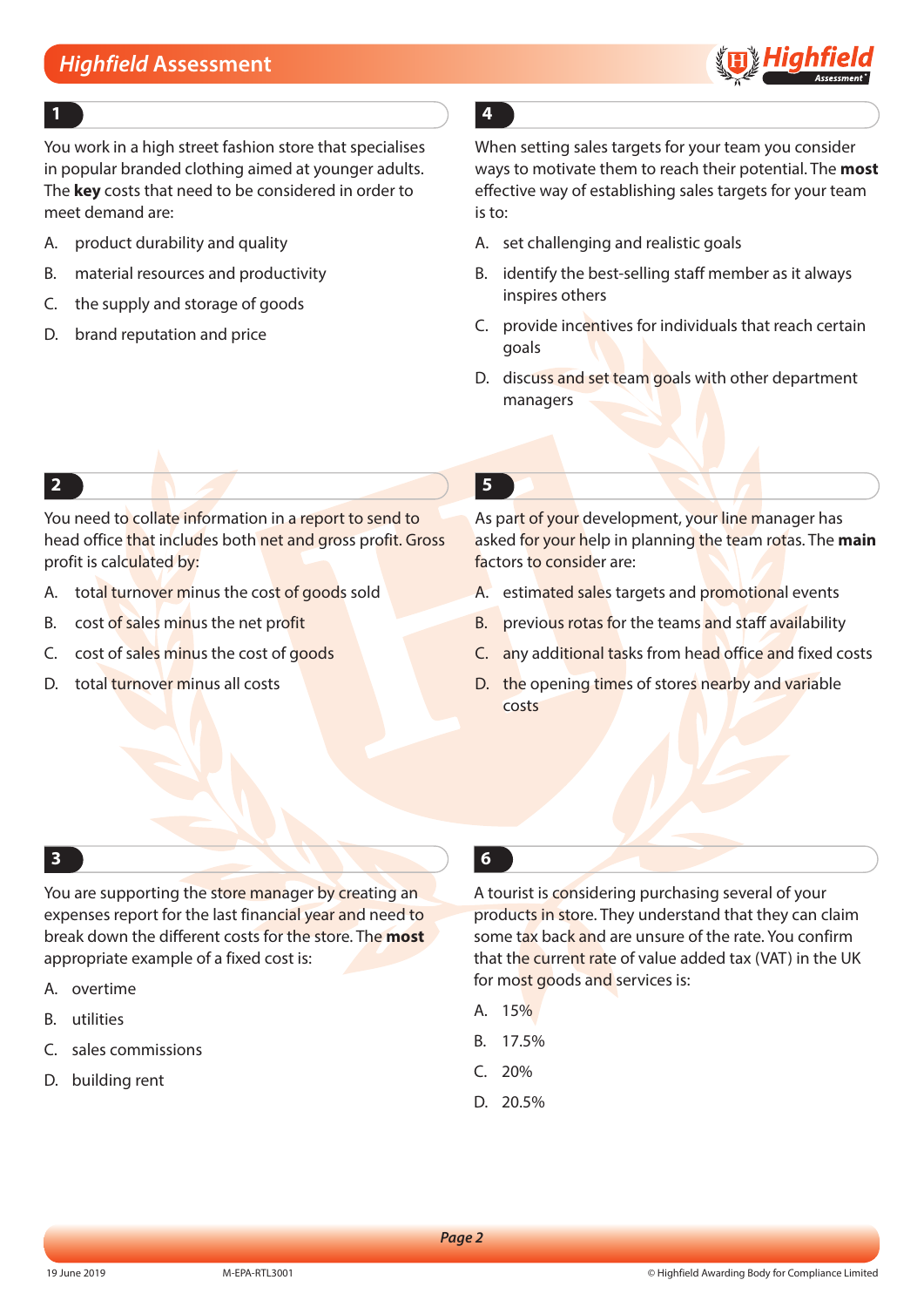

You have noticed that one of your team members is not performing to their usual high standards. The **most** appropriate action to take is to:

- A. discuss dropping performance levels in the next team meeting and explain that it is not acceptable
- B. talk to the individual in their 1:1 and explain that you will need to start disciplinary action
- C. have an informal chat with the individual in private and try to find out the reason
- D. wait to see if the issue with dropping performance resolves itself without any further action

### **7 10**

You work for a large clothing retailer located in a town centre and part of your role is stock control. The **main** reason for effective stock control is because:

- A. the additional cost of small deliveries reduces profitability
- B. unsold stock is an investment and directly affects profitability
- C. you cannot predict demand so all stock should be kept to a minimum
- D. bulk ordering is always cost effective and increases profit margins

The new season stock has been ordered and you are expecting a delivery. To ensure the store always has sufficient stock to meet this demand, you need to:

- A. increase the lead time with the supplier
- B. hold a minimum of 20% more stock
- C. carry out frequent stock rotation
- D. understand the warehouse flow

### **8 11**

You are preparing a training session on restricted sales items for your team. It is illegal to sell national lottery tickets to anyone under the age of:

- A. 14
- B. 16
- C. 18
- D. 21

#### **9 12**

One of the **main** reasons that retailers have sales is:

- A. it is an opportunity to clear excess stock
- B. so they can sell stock at a reduced price
- C. to help meet monthly sales targets
- D. to try stock from a new supplier

You work in a DIY store that stocks solvents. You are reminding your team that it is illegal to sell solvents to anyone under the age of:

- A. 16
- B. 18
- C. 21
- D. 25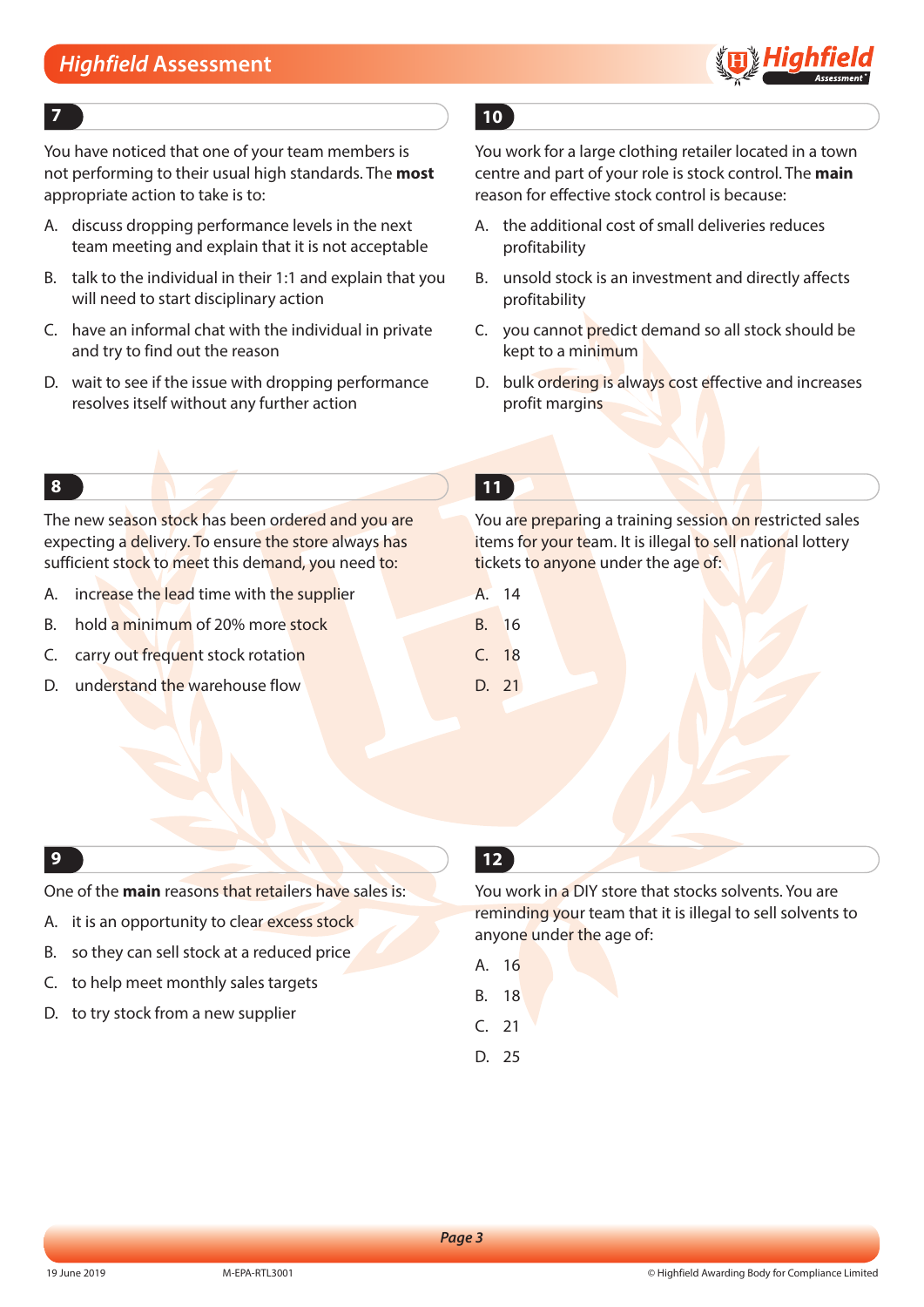

#### **13 16**

Head office have asked you to update a number of store managers, area managers and sales managers with a report at the earliest convenience. The **most** appropriate way to relay this information accurately and quickly is to:

- A. send one email that confirms the report conclusions to all the managers
- B. arrange a conference call with all the recipients sending the report and results in advance
- C. call everyone separately so you can explain the report and answer their questions on an individual basis
- D. email everyone separately putting on read receipt so you know that they have received it

You are covering for the store manager while they are on annual leave. You have just updated the store's merchandising and would like feedback from the area sales manager, who you know is working in their office today. The **most** appropriate way to gain feedback in this situation is to:

- A. send them an email explaining what updates you have completed across the store
- B. call them to describe the actions you have taken
- C. wait for them to complete a store visit so they can see the updates you've made in person
- D. arrange for a video conference call so they can see what you have completed across the store

#### **15 18**

You work for a large national retailer who has established a strong corporate brand that its customers identify with and recognise. Corporate image and brand standards are important because:

- A. they are a representation of company's identity and core values
- B. they are easy to develop and shareholders like them being used
- C. people will know which shop it is and the full range of products they sell
- D. staff are easily recognisable to customers by the uniforms that they wear

You work for a large retail chain that prides itself on selling quality products at competitive prices and has consumers who associate these values with its corporate branding. It is important to convey the same brand image across all forms of communication so that it:

- A. saves the company time and money
- B. is easier for the customers to recognise and identify with
- C. makes all communications cost effective and colourful
- D. shows that your store sells high-end products and follows trends

**14 17**

You find that a newer member of staff is not providing the correct standard of customer service. The **most** appropriate course of action is to:

- A. give them a copy of the employee handbook and ask them to read it
- B. monitor them and see if they get better with experience
- C. provide feedback including things that went well and how they can improve
- D. tell the store manager so that they can organise customer service training for the store

You work in a busy store and have an established team that works in a busy department. You notice that a member of your team has had a change in behaviour recently that is affecting the team morale. The **most** appropriate action to take is to:

- A. take them out for a drink to see if they will open up about the issue
- B. send them an email to ask them if there are any problems
- C. talk to them in person off the shop floor somewhere private
- D. tell them they will be disciplined if this behaviour continues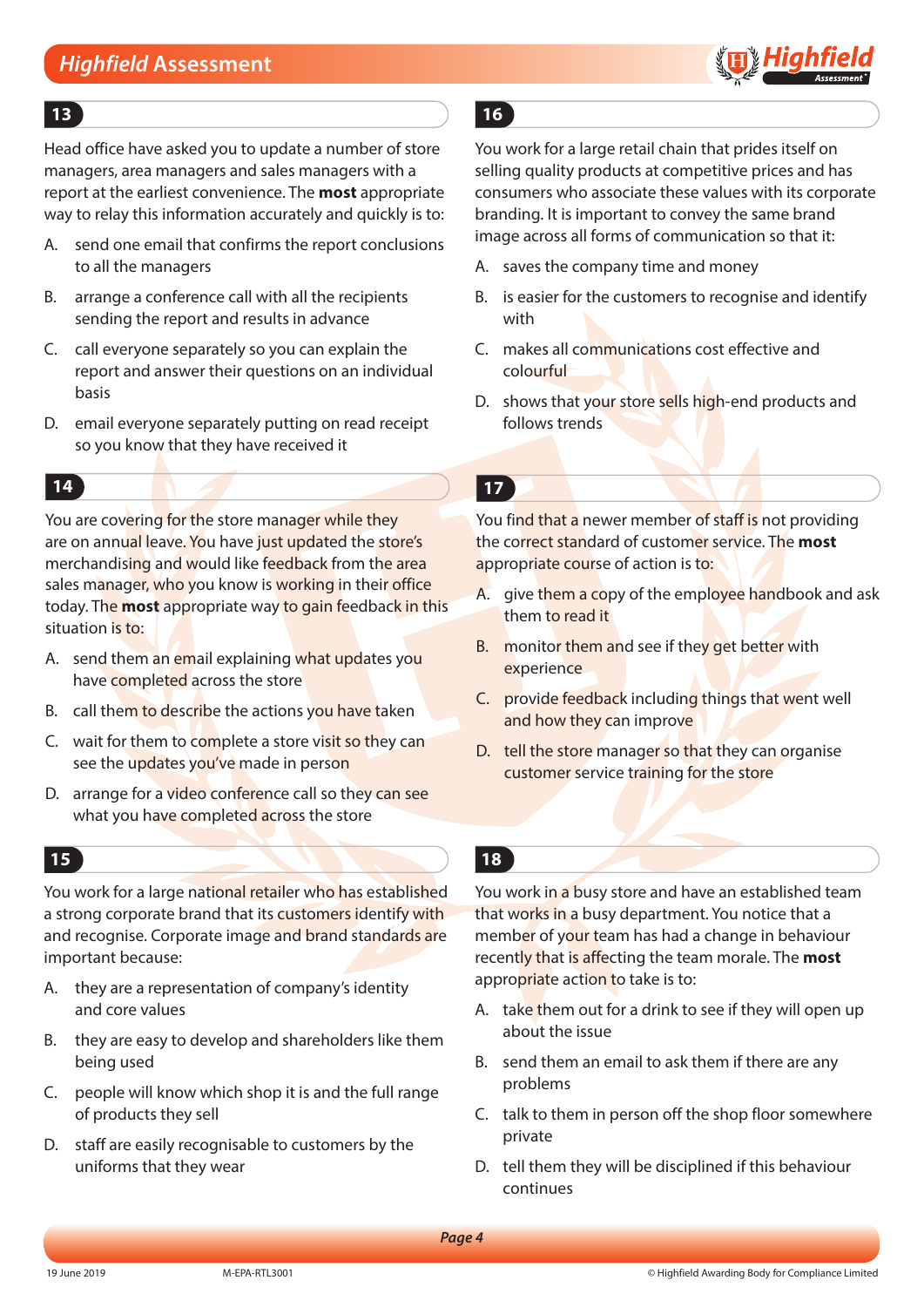

### **19 22**

Retail calendars are used to enable stores to:

- A. lower costs and increase demand
- B. forecast supply and increase profits
- C. meet demand and increase sales
- D. plan working patterns and staff holidays

The **main** reason for keeping your store window display fresh, clean and up to date is because it is:

- A. a 24-hour selling opportunity
- B. company policy
- C. part of the daily checklist
- D. what other stores in your area do

Your store is supporting a fundraising event for a local charity and you have been asked to effectively plan for the occasion. The **most** important things to consider are:

- A. the type of event and predicted attendance
- B. stock rotation and brand image
- C. the staff rotas and product range
- D. available shelf space and customers' knowledge

### **20 23**

There is an event happening in your town for children and you have a large children's department that is located on the first floor. The **most** effective way of increasing sales from the event for the department is to:

- A. put additional signage near the door confirming the children's department is on the first floor
- B. update the window displays to include a selection of bestselling children's lines
- C. tell every customer that enters the store that the children's department is located on the first floor
- D. move the children's department downstairs and move the ladies' upstairs for the week of the event

### **21 24**

Which of the following would **not** be a consideration when producing merchandising plans for your store?

- A. Minimising customer trends
- B. Minimising losses from markdowns
- C. Maximising sales potential
- D. Maximising return on investment

You work in a department store and are working on the merchandising plan for the winter season's footwear. Your manager has set you an objective to try and incorporate poor-selling products where possible. You remember that there is still a moderate stock of shoe waterproofing products located on a stand at the rear of the store. The **best** way to increase sales of these products would be to:

- A. move the location of the display near the till points
- B. locate the product at eye level near the front of the store
- C. leave the product where it is and reduce the price
- D. base the new display designs on weather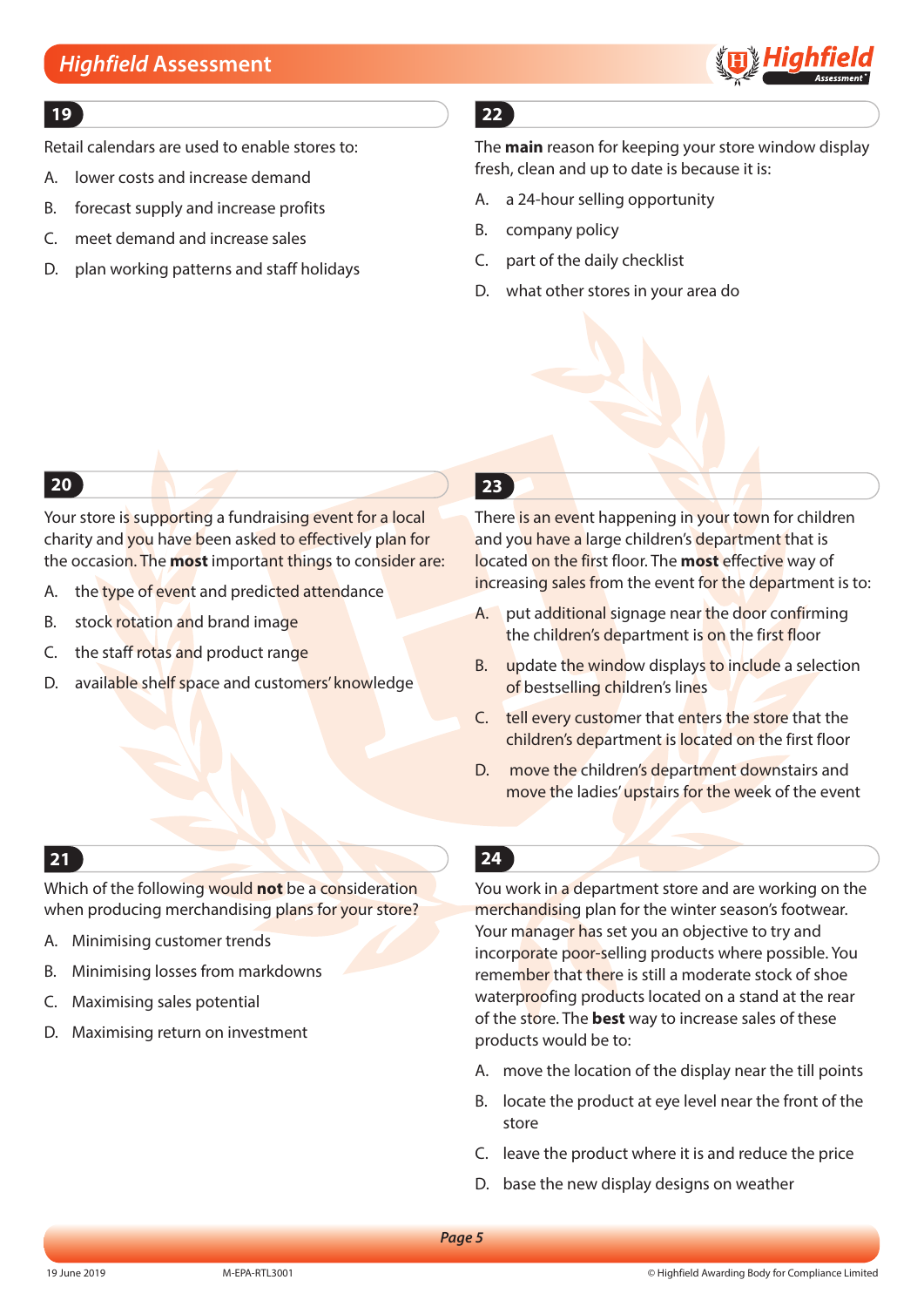

### **25 28**

To meet deadlines that have been set by your store manager, you need to prioritise your work and delegate some of your day-to-day tasks. It is **most** appropriate to delegate these tasks to:

- A. anyone who volunteers and is willing to take on the work in addition to their own
- B. someone with the knowledge to complete the work involved and is looking to further their career
- C. a newer team member so they can learn from the experience
- D. no one, as it will be quicker to do the work yourself

You are preparing for your team's review meetings and need to produce their individual sales targets. You have already taken into account the overall sales forecast and targets for the store. To establish realistic sales targets for the upcoming month, your **main** consideration is:

- A. customer service statistics
- B. regional forecasts
- C. new product lines
- D. sales and discount products

The **main** reason why objectives are set using SMART principles is:

- A. to help achieve goals by avoiding distractions
- B. to provide motivation by setting realistic targets
- C. so staff members feel involved with the rest of the team
- D. so goals are easy to complete

### **26 29**

You are preparing a team exercise based on the differences between working as a team and working as an individual. Teams are more successful if they:

- A. know all the procedures and operating practices needed to get the job done
- B. understand abbreviations associated with the role so communication is easier
- C. all know the different roles so the work is shared and completed evenly
- D. support and utilise each other's strengths to maximise productivity

### **27**

The **most** important reason to set team targets is to:

- A. make the job more interesting
- B. motivate individuals to work together
- C. allow managers to compare individuals for promotion
- D. have team members compete against each other

### **30**

Team building is important to the workplace as it:

- A. gets staff talking to each other
- B. provides a break in the working day
- C. develops problem solving skills
- D. increases competitiveness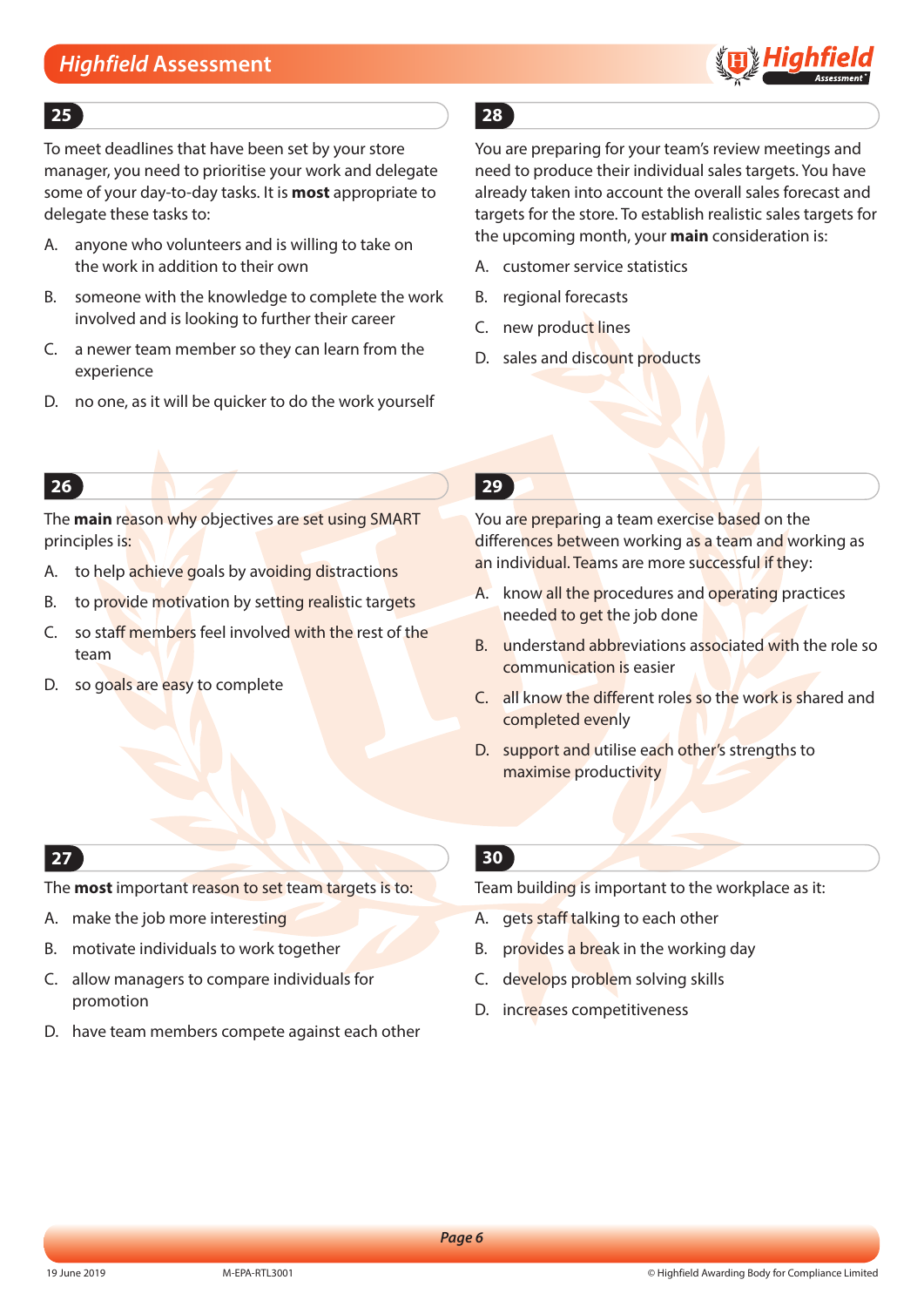

You have found that a newer member of the team is not performing. You speak to them privately and they state that they are struggling to complete their daily tasks as they do not fully understand the instructions they have been given as company jargon has been used. The **best** way to resolve this is to:

- A. refer them to the company handbook whenever they are unsure
- B. stress that they need to be meeting their targets within the probationary period
- C. suggest that they observe their colleagues until they understand each of the tasks
- D. provide additional training and clearer instructions

### **32**

A member of your team has approached you wanting to discuss changing their shift pattern as they feel they can no longer work with a colleague following a disagreement in the canteen. The **most** appropriate way to resolve this is to:

- A. discuss the issue with both staff members and bring them together to agree a way forward
- B. leave it with them as it first took place over lunch so it is not a work issue for you to resolve
- C. send a message to both members asking them to find a way to get on with each other
- D. ask each of them which shift they would like so that they no longer have to work with each other

#### **33**

You are completing refresher training on the company's health and safety policy for your team. Employees have a legal responsibility to:

- A. ensure their own health and safety
- B. produce their own safe systems of work
- C. carry out risk assessments
- D. investigate accidents they are involved in

### **31 34**

Part of your role requires you to understand regulations that cover your place of work and keep your team up to date of any changes. Under the General Data Protection Regulation (GDPR) 2018, any information that your store holds on its customers **must** be:

- A. retained for as long as possible
- B. only stored electronically
- C. only kept for 12 months
- D. kept in a secure manner
- **35**

You are completing a floor walk in the department and notice that a member of staff from another team has stacked some boxes in front of a fire escape. The **most** appropriate action to take is to:

- A. ask them how long they will be stored there and make a decision depending on their answer
- B. ask if they can move the boxes away from the fire escape route by the close of business
- C. tell their manager so that they can speak with them in their next review meeting
- D. tell them to move the boxes immediately as the escape route must be kept clear

### **36**

You are working with new members of the team. Part of their role includes collecting and processing customers information for marketing purposes, as well as any applications for store cards, so you need to ensure that they understand the data protection regulation and how it applies to their role. According to the General Data Protection Regulation (GDPR) 2018, any breach of data protection by organisations can result in a fine of up to:

- A. 1% of annual global turnover or €20 Million (whichever is greater)
- B. 2% of annual global turnover or €20 Million (whichever is greater)
- C. 4% of annual global turnover or €20 Million (whichever is greater)
- D. 5% of annual global turnover or €20 Million (whichever is greater)